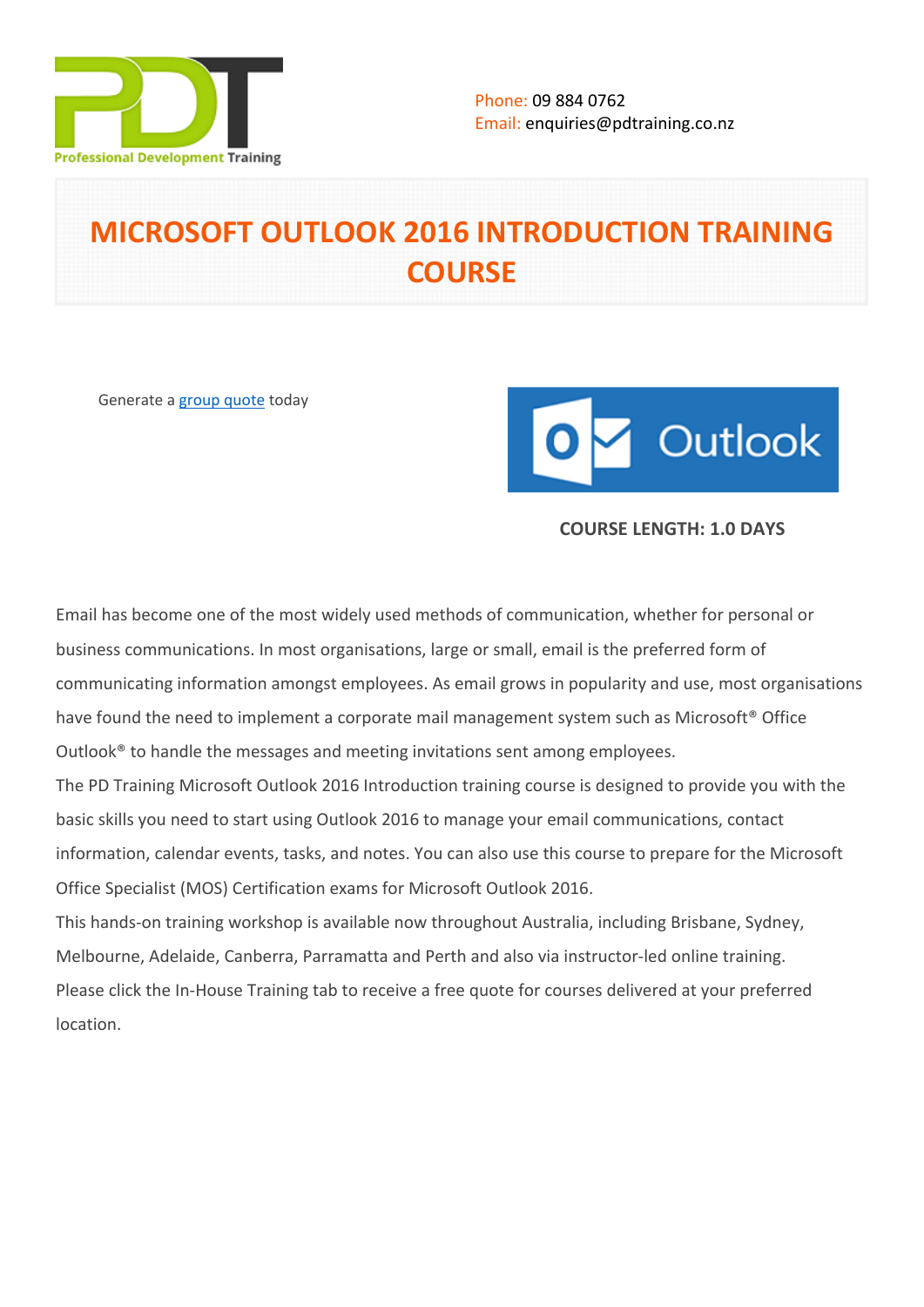# **MICROSOFT OUTLOOK 2016 INTRODUCTION TRAINING COURSE COURSE OUTLINE**

#### **FOREWORD**

This Microsoft Outlook training class introduces the 2016 interface and gets participants up and running

quickly working with messages, calendars, and contacts.

# **OUTCOMES**

After completing this course, all attendees will learn the following:

- Getting Started with Outlook 2016
- Composing Messages
- Reading and Responding to Messages
- Managing Your Messages
- Managing Your Calendar
- Managing Your Contacts
- Working with Tasks and Notes
- Customising the Outlook Environment

#### **MODULES**

#### **Lesson 1: Getting Started with Outlook 2016**

- Navigate the Outlook Interface
- Perform Basic E-mail Functions

#### **Lesson 2: Composing Messages**

- Create an E-mail Message
- Check Spelling and Grammar
- Format Message Content
- Attach Files and Items
- Enhance an E-mail Message
- Manage Automatic Message Content

#### **Lesson 3: Reading and Responding to Messages**

- Customise Reading Options
- Work with Attachments
- Manage Your Message Responses

#### **Lesson 5: Managing Your Calendar**

- View the Calendar
- Manage Appointments
- Manage Meetings
- **•** Print Your Calendar

# **Lesson 4: Managing Your Messages**

- Manage Messages Using Tags, Flags, and Other Commands
- Organise Messages Using Folders

#### **Lesson 6: Managing Your Contacts**

- Create and Update Contacts
- View and Organise Contacts

#### **Lesson 7: Working with Tasks and Notes**

• Create Tasks

# **Lesson 8: Customising the Outlook Environment**

Customise the Outlook Interface